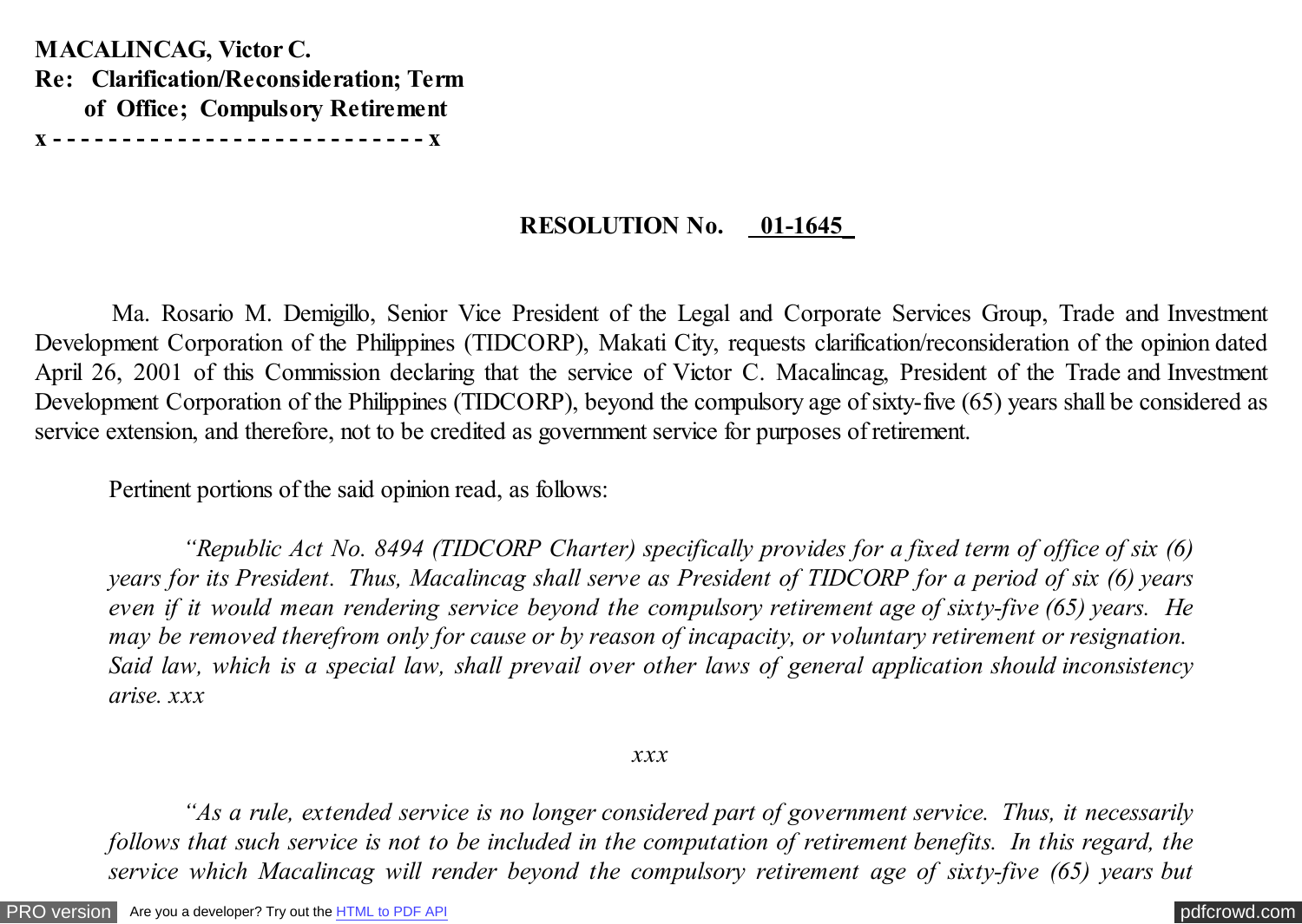within the fixed term of six (6) years shall not be credited as part of government service and, therefore, it will *not be included in the computation of his retirement benefits. xxx"*

The request for clarification/reconsideration partly reads, as follows:

 *"With due respect, it is, our view that service pursuant to a fixed term of office is not the 'extended service' as contemplated by law. The 'extended service' being referred to in the case of Maleficio xxx is that service rendered by a government official or employee beyond the compulsory retirement age of 65 years and who is without a fixed term of office. Such service in government is severed on the officer's or employee's 65th birthday. Thus, even if an official or employee is qualified for retirement but his service is still needed under exceptional circumstances, his appointing authority may request authority from the CSC for the extension of said official's or employee's services for a definite period. This is the kind of 'extended service' which Assistant Commissioner Caberoy could have contemplated as not creditable government service that would not entitle the official or employee concerned to earn leave credits for the period of extended service.*

 *"On the other hand, the service of an official and employee beyond the compulsory retirement age of 65 years pursuant to a fixed term of office, such as in the case of Mr. Macalincag, cannot be considered 'extended service.' Mr. Macalincag continues in office because of a fix term of office and not because of an extension service. xxx Assistant Commissioner Caberoy correctly opined that Mr. Macalincag may therefore serve as President of TIDCORP for a period of six (6) years even if it would mean rendering service beyond the compulsory retirement age of sixty-five (65) years unless he is removed for cause or by reason of incapacity, or voluntary retirement or resignation. This is primarily so, he continued, since the TIDCORP Charter is a special law which shall prevail over other laws of general application should conflict arise.*

 *"Clearly, therefore, a term of office fixed by law bestows on the officer the right to enjoy the office's privileges and emoluments, including leave credits. The term 'extend' is ordinarily understood to mean 'to prolong or lengthen in time.' Indeed, the service of Mr. Macalincag has never been extended since his term*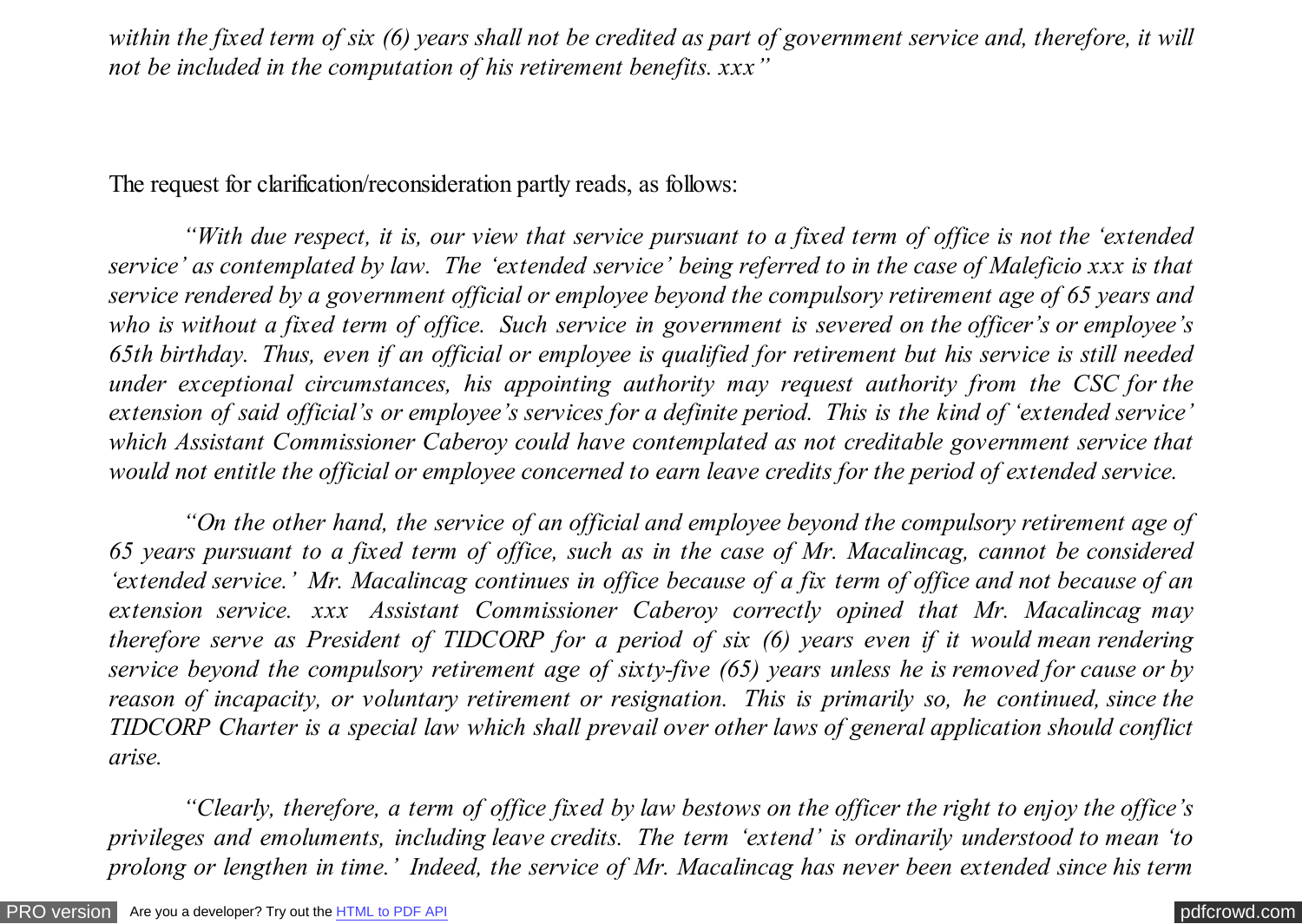*of office has not even expired. Being a political appointee with a fixed term of office, the mandatory compulsory retirement age of 65 years does not apply to him.*

 *"This being the case, the service of Mr. Macalincag beyond 65 years but within his fixed term of six (6) years cannot be considered as 'extended service.' The same should therefore be credited as government service for purposes of retirement and for which service he shall be accorded with all the privilege and emoluments, including leave benefits."* 

 Records show that on January 11, 1998, then President Joseph E. Estrada issued an appointment in favor of Macalincag as President of the TIDCORP for a fixed term of office of six (6) years pursuant to Section 14 of Presidential Decree No. 1080. Hence, his

six-year term of office ends on January 10, 2004. On July 11, 2001, however, Macalincag reached the compulsory retirement age of sixty-five (65) with more than thirty-seven (37) years of service to his credit. He opted not to finish his six (6)-year term but instead, filed his resignation which was accepted by the Office of the President effective September 1, 2001.

 Considering that the TIDCORP Charter, which is a special law, categorically fixes the term of office of its President for a period of six (6) years, the same must prevail over all general laws. In this regard, Macalincag is entitled to serve the entire term of six (6) years as President of TIDCORP together with all the functions, responsibilities as well as benefits attached to the position. *"A 'term' of office fixed by law allows the appointee to hold office, perform its functions, and enjoy its privileges and emoluments until the expiration of said period. It is the definite period of time prescribed by law by which an officer may hold office."* **(Ambas vs. Buenaseda, 201 SCRA 308)**

It necessarily follows, therefore, that service rendered during the fixed term of office, regardless of whether one has already reached the compulsory retirement age of sixty-five (65) years shall be credited as part of government service for purposes of retirement. As such, Macalincag's service as TIDCORP President, which includes that service rendered beyond his sixty-fifth birthday, until his resignation effective September 1, 2001, shall be credited as government service. He is likewise entitled to all the benefits attached to his position including leave benefits during his tenure.

[PRO version](http://pdfcrowd.com/customize/) Are you a developer? Try out the **HTML to PDF API [pdfcrowd.com](http://pdfcrowd.com) WHEREFORE**, this Commission hereby rules that in view of the fixed term of office of six (6) years as TIDCORP